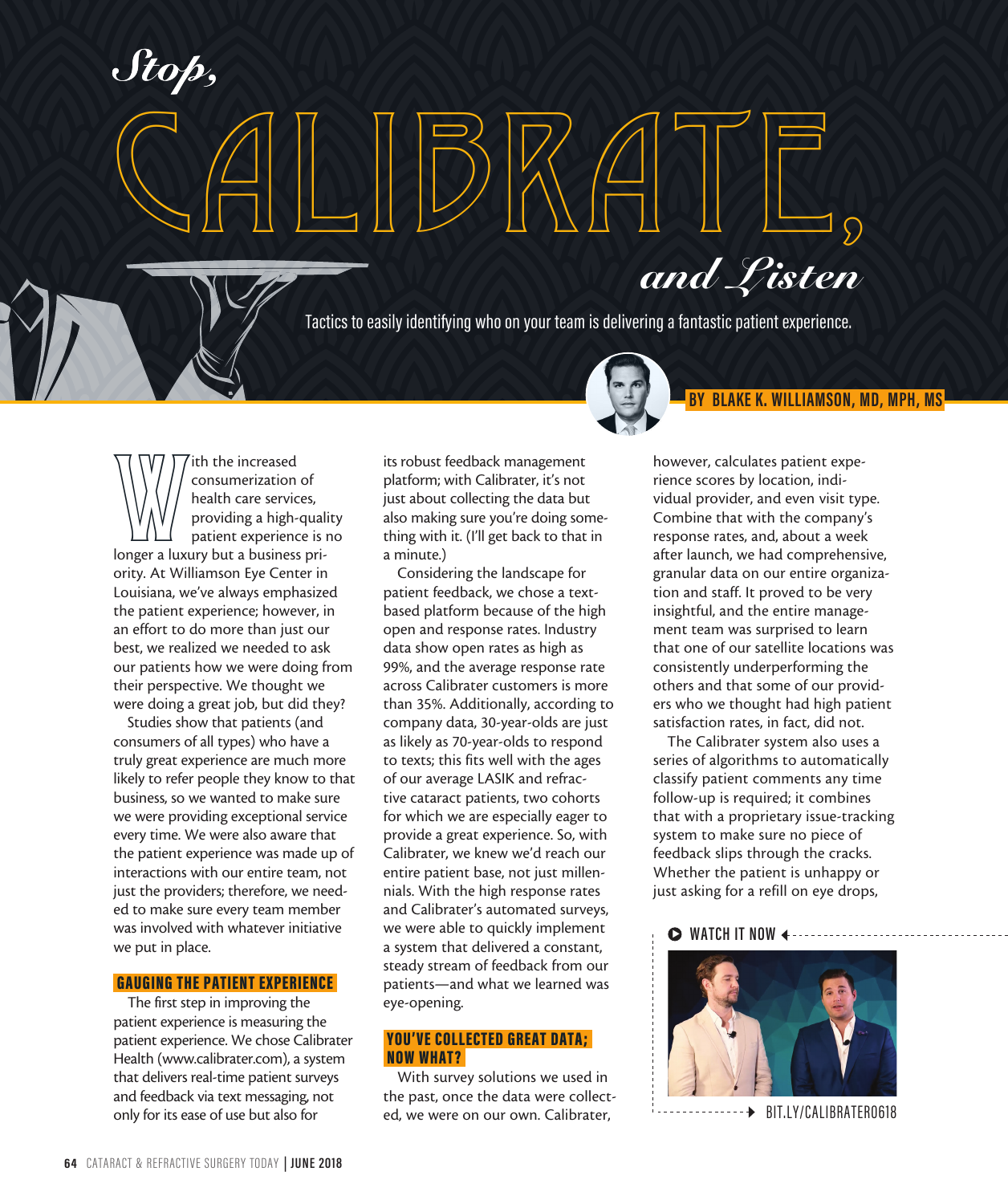

Calibrater ensures that a staff member sees the comment and can follow up personally with the patient. In the past, we'd leave voicemails and just hope the patient listened to them. Now, our staff can text patients right from Calibrater's webbased system, saving time and ensuring they get a response from us. This has been one of the most beneficial aspects of this technology because it allows us to address our unhappy customers before they vent online. Often, a patient is so appreciative that a doctor or nurse called to address his or her concerns that our biggest potential detractors become our biggest promoters.

The Calibrater system helps us ensure a great patient experience in part because it lets us know which center managers and operations folks are actually following up. We get weekly emailed reports about who is doing what, and we can see a detailed breakdown of all the steps taken to resolve patient complaints or requests.

#### MY 'AHA' MOMENT

I'll always remember the day I recognized how valuable Calibrater was. I had just finished what I thought was a serious but overall pleasant patient encounter, during which I expressed my concerns about a possible diagnosis of idiopathic intracranial hypertension in a young mother complaining of chronic headaches. For her own education and research purposes, I relayed to her that we used to call this *pseudotumor cerebri* but assured her she didn't have a tumor. The patient had the typical signs and symptoms and a very edematous optic nerve. I recommended we start treatment with acetazolamide tablets but also said more studies would be needed, as would close follow-up with neurology for head imaging followed by a potential lumbar puncture. The patient was overweight, so I also shared with her, quite delicately, that

# **"OFTEN, A PATIENT IS SO APPRECIATIVE THAT A DOCTOR OR NURSE CALLED TO ADDRESS HIS OR HER CONCERNS THAT OUR BIGGEST POTENTIAL DETRACTORS BECOME OUR BIGGEST PROMOTERS."**

in her research she'd learn that weight loss is one of the best ways to fight this disease.

This was a new patient visit for me, as she had just moved from Texas to the Baton Rouge area. I was the first doctor she'd seen since the move, and it was apparent she was scared about this potential diagnosis. I spent several minutes counseling her and even brought one of my techs into the room who also had this diagnosis to comfort the patient. The encounter ended on a good note; we even exchanged a hug as I noticed she was teary-eyed. You can imagine my surprise when, at the end of the week, I was going through my patient comments from Calibrater and noticed this patient had given me a 0 out of 10!

Her comments included something to the effect of, "This doctor diagnosed me with a brain tumor and said I needed to lose weight. I will never go back." I was dumbfounded. What I thought was a great patient experience was quite the opposite from her point of view. It was shocking to me that she'd write such a misinformed review, despite the time I took to educate her that she, in fact, did not have a tumor, hoping to prevent this exact response. In any case, I'm learning that sometimes it's not what you tell patients—it's what they remember.

I quickly called the patient directly on her cell phone. She was at first surprised and then slightly embarrassed, I think, that a surgeon would call her. I let her know that her

experience mattered to me and I wanted to clear this up. I reeducated her on the disease process and answered all of her questions. In the end, she admitted it was the weight loss comment that upset her and drove her to leave a bad review. I reiterated that sometimes, as surgeons, we have to give unpleasant advice in order to serve our patients. The call ended promptly and positively.

The patient went on to get a lumbar puncture and had one of the highest opening pressures I've ever heard of. She is now under the care of a neurologist and is feeling better. She is also one of my biggest promoters and says that she tells new people she meets in town that I saved her life—an embellishment of course, but I'll take that over the alternative. I kept thinking that, without Calibrater, this patient would be telling everyone she met about her terrible experience with me. Instead, it has been just the opposite. That's the power of Calibrater Health.

# GET HAPPY PATIENTS TO SPREAD THE WORD

For any practice trying to stay competitive in today's marketplace, a positive online presence is a must. However, most eye surgeons aren't tickled to death to have to ask a happy LASIK patient to review them on Facebook. You can have your tech do it, but how many patients will actually take the time to write the review? With Calibrater, we *(Continued on page 74)*